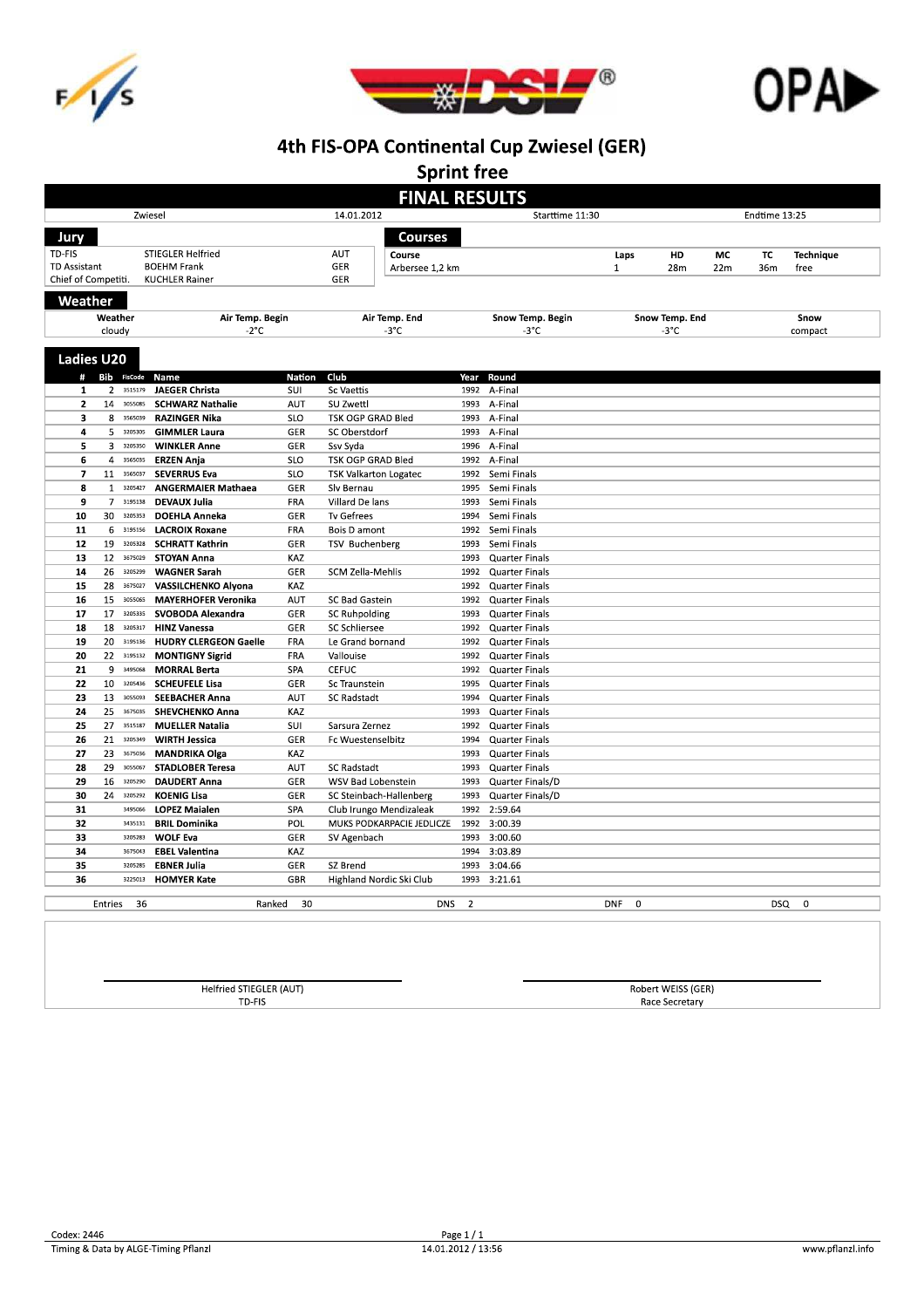





**Sprint free** 

|                            | <b>FINAL RESULTS</b><br>14.01.2012<br>Zwiesel<br>Starttime 11:50<br>Endtime 13:29 |                       |                                                 |            |                                     |              |                       |                        |                |      |       |                  |
|----------------------------|-----------------------------------------------------------------------------------|-----------------------|-------------------------------------------------|------------|-------------------------------------|--------------|-----------------------|------------------------|----------------|------|-------|------------------|
|                            |                                                                                   |                       |                                                 |            |                                     |              |                       |                        |                |      |       |                  |
| Jury                       |                                                                                   |                       |                                                 |            | <b>Courses</b>                      |              |                       |                        |                |      |       |                  |
| TD-FIS                     |                                                                                   |                       | <b>STIEGLER Helfried</b>                        |            | <b>AUT</b><br>Course                |              |                       | Laps                   | HD             | МC   | TC    | <b>Technique</b> |
| <b>TD Assistant</b>        |                                                                                   |                       | <b>BOEHM Frank</b>                              |            | GER<br>Arbersee 1.2 km              |              |                       | $\mathbf{1}$           | 28m            | 22m  | 36m   | free             |
| Chief of Competiti.        |                                                                                   |                       | <b>KUCHLER Rainer</b>                           |            | GER                                 |              |                       |                        |                |      |       |                  |
| Weather                    |                                                                                   |                       |                                                 |            |                                     |              |                       |                        |                |      |       |                  |
| Weather<br>Air Temp. Begin |                                                                                   |                       | Air Temp. End                                   |            | Snow Temp. Begin                    |              | Snow Temp. End        |                        |                | Snow |       |                  |
|                            | cloudy                                                                            |                       | $-2^{\circ}$ C                                  |            | $-3^{\circ}$ C                      |              | -3°C                  |                        | $-3^{\circ}$ C |      |       | compact          |
| <b>Ladies</b>              |                                                                                   |                       |                                                 |            |                                     |              |                       |                        |                |      |       |                  |
| #                          |                                                                                   | <b>Bib</b> FisCode    | Name                                            | Nation     | Club                                | Year         | Round                 |                        |                |      |       |                  |
| 1<br>$\mathbf{2}$          | 58                                                                                | 52 3515112<br>3195114 | <b>STIFFLER Tatjana</b><br><b>TASSION Laure</b> | SUI<br>FRA | Davos<br>Areches Beaufort           | 1988<br>1990 | A-Final<br>A-Final    |                        |                |      |       |                  |
| 3                          | 61                                                                                | 3195061               | <b>DABUDYK Aurelie</b>                          | FRA        | Pays Rochois                        | 1988         | A-Final               |                        |                |      |       |                  |
| 4                          | 53                                                                                | 1256732               | SACHENBACHER-STEHLE Evi                         | GER        | WSV Reit im Winkl                   | 1980         | A-Final               |                        |                |      |       |                  |
| 5                          |                                                                                   | 55 3195115            | <b>AYMONIER Celia</b>                           | <b>FRA</b> | Les Fourgs                          | 1991         | A-Final               |                        |                |      |       |                  |
| 6                          | 51                                                                                | 3205260               | <b>SCHICHO Elisabeth</b>                        | GER        | <b>SC Schliersee</b>                | 1991         | A-Final               |                        |                |      |       |                  |
| 7                          | 66                                                                                | 3435004               | SZYMANCZAK Agnieszka                            | POL        | LKS Klimczok Bystra                 | 1984         | Semi Finals           |                        |                |      |       |                  |
| 8                          | 57                                                                                | 3565000               | <b>COSSETTINI Mirjam</b>                        | <b>SLO</b> | SD Gorje                            | 1983         | Semi Finals           |                        |                |      |       |                  |
| 9                          | 54                                                                                | 3295133               | <b>MORANDINI Lisa</b>                           | ITA        | G. S. Fiamme Gialle                 | 1989         | Semi Finals           |                        |                |      |       |                  |
| 10                         | 59                                                                                | 3205114               | <b>MUELLER Jessica</b>                          | GER        | SV Baiersbronn                      | 1988         | Semi Finals           |                        |                |      |       |                  |
| 11                         | 60                                                                                | 3435058               | <b>MORDARSKA Justyna</b>                        | POL        | AZS AWF Katowice                    | 1990         | Semi Finals           |                        |                |      |       |                  |
| 12                         | 62                                                                                | 3295157               | <b>SCARDONI Lucia</b>                           | <b>ITA</b> | S.C. bosco                          | 1991         | Semi Finals           |                        |                |      |       |                  |
| 13                         | 56                                                                                | 3055047               | <b>MUSCHET Kerstin</b>                          | <b>AUT</b> | Union Rosenbach                     | 1988         | <b>Quarter Finals</b> |                        |                |      |       |                  |
| 14                         | 63                                                                                | 3385017               | <b>BROZNIC Nina</b>                             | CRO        | <b>TSK Rijeka-Cavle</b>             | 1991         | <b>Quarter Finals</b> |                        |                |      |       |                  |
| 15                         | 64                                                                                | 3435034               | <b>STAREGA Anna</b>                             | POL        | <b>UKS RAWA Siedlce</b>             | 1987         | <b>Quarter Finals</b> |                        |                |      |       |                  |
| 16                         | 65                                                                                | 3435031               | <b>MACIUSZEK Paulina</b>                        | POL        | <b>LKS Poroniec Poronin</b>         | 1985         | <b>Quarter Finals</b> |                        |                |      |       |                  |
| 17                         | 67                                                                                | 3515172               | <b>SPRECHER Stefanie</b>                        | SUI        | Sc Vaettis                          | 1991         | <b>Quarter Finals</b> |                        |                |      |       |                  |
| 18                         | 68                                                                                | 3385016               | <b>MALEC Vedrana</b>                            | CRO        | SK Sljeme                           | 1990         | <b>Quarter Finals</b> |                        |                |      |       |                  |
| 19                         | 69                                                                                | 3435041               | <b>GRZEBISZ Natalia</b>                         | POL        | AZS AWF Katowice                    | 1988         | <b>Quarter Finals</b> |                        |                |      |       |                  |
| 20                         |                                                                                   | 70 3225005            | <b>MUSGRAVE Rosamund</b>                        | <b>GBR</b> | Huntly Nordic Ski Club              | 1986         | <b>Quarter Finals</b> |                        |                |      |       |                  |
| 21                         |                                                                                   | 71 3435100            | <b>KOZIELSKA Magdalena</b>                      | POL        | Uks Regle koscielisko               | 1991         | <b>Quarter Finals</b> |                        |                |      |       |                  |
| 22                         |                                                                                   | 72 3225006            | <b>HUGHES Fiona-Elizabeth</b>                   | GBR        | Yorkshire Dales Cross Country Ski C | 1990         | <b>Quarter Finals</b> |                        |                |      |       |                  |
| 23                         | 73                                                                                | 3295176               | <b>MAGUET Carole</b>                            | <b>ITA</b> | Us Torgnon                          | 1991         | <b>Quarter Finals</b> |                        |                |      |       |                  |
| 24                         | 74                                                                                | 3395055               | <b>KALDA Liis</b>                               | <b>EST</b> | Sportsociety Sparta                 | 1989         | Quarter Finals        |                        |                |      |       |                  |
| 25                         | 75                                                                                | 3225004               | YOUNG Sarah                                     | <b>GBR</b> | Huntly Nordic Ski Club              | 1989         | <b>Quarter Finals</b> |                        |                |      |       |                  |
|                            | Entries                                                                           | 25                    | Ranked                                          | 25         | <b>DNS</b>                          | $\Omega$     |                       | <b>DNF</b><br>$\Omega$ |                |      | DSQ 0 |                  |

Helfried STIEGLER (AUT)<br>TD-FIS

Robert WEISS (GER)<br>Race Secretary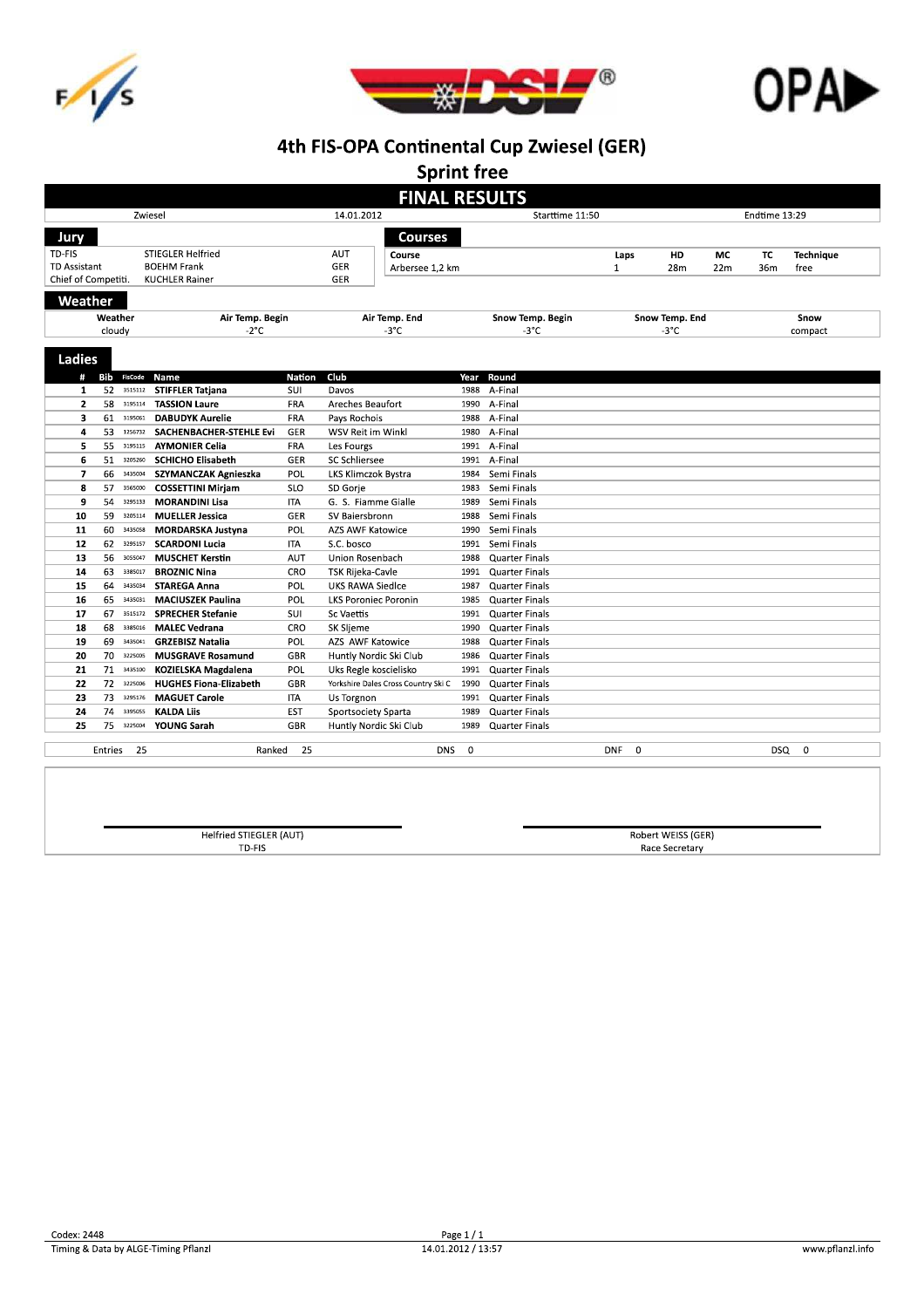





**Sprint free** 

|                     |            |                               |                                                       |                      | <b>FINAL RESULTS</b>                         |                 |                                                |              |                |     |               |                  |  |  |
|---------------------|------------|-------------------------------|-------------------------------------------------------|----------------------|----------------------------------------------|-----------------|------------------------------------------------|--------------|----------------|-----|---------------|------------------|--|--|
| Zwiesel             |            |                               |                                                       |                      | 14.01.2012                                   | Starttime 12:10 |                                                |              |                |     | Endtime 13:33 |                  |  |  |
| Jury                | Courses    |                               |                                                       |                      |                                              |                 |                                                |              |                |     |               |                  |  |  |
| TD-FIS              |            |                               | <b>STIEGLER Helfried</b>                              |                      | AUT<br>Course                                |                 |                                                | Laps         | HD             | МC  | TC            | <b>Technique</b> |  |  |
| <b>TD Assistant</b> |            |                               | <b>BOEHM Frank</b>                                    |                      | GER<br>Arbersee 1.2 km                       |                 |                                                | $\mathbf{1}$ | 28m            | 22m | 36m           | free             |  |  |
| Chief of Competiti. |            |                               | <b>KUCHLER Rainer</b>                                 |                      | GER                                          |                 |                                                |              |                |     |               |                  |  |  |
| Weather             |            |                               |                                                       |                      |                                              |                 |                                                |              |                |     |               |                  |  |  |
|                     | Weather    |                               | Air Temp. Begin                                       |                      | Air Temp. End                                |                 | Snow Temp. Begin                               |              | Snow Temp. End |     |               | Snow             |  |  |
|                     | cloudy     |                               | $-2^{\circ}$ C                                        |                      | $-3^{\circ}$ C                               |                 | -3°C                                           |              | -3°C           |     |               | compact          |  |  |
|                     |            |                               |                                                       |                      |                                              |                 |                                                |              |                |     |               |                  |  |  |
| Men U20             |            |                               |                                                       |                      |                                              |                 |                                                |              |                |     |               |                  |  |  |
| #<br>1              | 101        | <b>Bib</b> FisCode<br>3290373 | Name<br><b>MULLER Claudio</b>                         | <b>Nation</b><br>ITA | Club<br><b>G.S. FORESTALE</b>                | Year<br>1992    | Round<br>A-Final                               |              |                |     |               |                  |  |  |
| 2                   | 104        | 3200419                       | <b>SCHAIRER Samson</b>                                | GER                  | Sc Oberstdorf                                | 1992            | A-Final                                        |              |                |     |               |                  |  |  |
| 3                   |            | 110 3560086                   | <b>GORJANC Matjaz</b>                                 | SLO                  | <b>TSK Valkarton Logatec</b>                 | 1992            | A-Final                                        |              |                |     |               |                  |  |  |
| 4                   | 102        | 3200359                       | <b>EBERSPACHER Florian</b>                            | GER                  | <b>TSV Buchenberg</b>                        | 1992            | A-Final                                        |              |                |     |               |                  |  |  |
| 5                   | 113        | 3510417                       | <b>KAESER Erwan</b>                                   | SUI                  | Sc Bex                                       | 1992            | A-Final                                        |              |                |     |               |                  |  |  |
| 6                   | 105        | 3670039                       | <b>RAGOZIN Roman</b>                                  | KAZ                  |                                              | 1993            | A-Final                                        |              |                |     |               |                  |  |  |
| 7<br>8              | 103<br>124 | 3190268<br>3200462            | <b>BACKSCHEIDER Adrien</b>                            | FRA<br>GER           | Gerardmer                                    | 1992<br>1993    | Semi Finals<br>Semi Finals                     |              |                |     |               |                  |  |  |
| 9                   | 114        | 3510451                       | <b>METZ Lennart</b><br><b>SCHAAD Roman</b>            | SUI                  | WSC Erzgebirge Oberwiesenthal<br>Sc Drusberg | 1993            | Semi Finals                                    |              |                |     |               |                  |  |  |
| 10                  | 115        | 3670038                       | <b>RAKHIMBAYEV Daulet</b>                             | KAZ                  |                                              | 1992            | Semi Finals                                    |              |                |     |               |                  |  |  |
| 11                  | 107        | 3430186                       | <b>KLISZ Pawel</b>                                    | POL                  | LKS KLIMCZOK Bystra                          | 1992            | Semi Finals                                    |              |                |     |               |                  |  |  |
| 12                  | 109        | 3200514                       | <b>TRENKLE Tobias</b>                                 | GER                  | Sc Oberstaufen                               | 1994            | Semi Finals                                    |              |                |     |               |                  |  |  |
| 13                  | 111        | 3050180                       | <b>BALDAUF Dominik</b>                                | <b>AUT</b>           | SV Sulzberg                                  | 1992            | <b>Quarter Finals</b>                          |              |                |     |               |                  |  |  |
| 14                  | 118        | 3200426                       | <b>MADLENER Moritz</b>                                | GER                  | <b>Tsv Buchenberg</b>                        | 1993            | <b>Quarter Finals</b>                          |              |                |     |               |                  |  |  |
| 15<br>16            | 119<br>125 | 3190289<br>3200383            | <b>SUTTER Yohann</b><br><b>WINKLER Luca</b>           | FRA<br>GER           | Morbier Bellefontaine<br>SZ Römerstein       | 1992<br>1993    | <b>Quarter Finals</b><br><b>Quarter Finals</b> |              |                |     |               |                  |  |  |
| 17                  | 116        | 3200376                       | <b>NOTZ Florian</b>                                   | GER                  | SZ Roemerstein                               | 1992            | <b>Quarter Finals</b>                          |              |                |     |               |                  |  |  |
| 18                  | 120        | 3510428                       | <b>HOESLI Corsin</b>                                  | SUI                  | Sarsura Zernez                               | 1992            | <b>Quarter Finals</b>                          |              |                |     |               |                  |  |  |
| 19                  | 123        | 3190272                       | <b>VIARD GAUDIN Brice</b>                             | FRA                  | <b>Areches Beaufort</b>                      | 1992            | <b>Quarter Finals</b>                          |              |                |     |               |                  |  |  |
| 20                  | 129        | 3200444                       | <b>WEISHAEUPL Andreas</b>                             | GER                  | Wsv-Djk Rastbuechl                           | 1992            | <b>Quarter Finals</b>                          |              |                |     |               |                  |  |  |
| 21                  | 108        | 3050182                       | <b>BECHTIGER Raphael</b>                              | AUT                  | LLC Angerberg                                | 1992            | <b>Quarter Finals</b>                          |              |                |     |               |                  |  |  |
| 22                  | 117        | 3200415                       | <b>KADE Johannes</b>                                  | GER                  | Tv Gefress                                   | 1993            | <b>Quarter Finals</b>                          |              |                |     |               |                  |  |  |
| 23<br>24            | 122<br>126 | 3200464<br>3510416            | <b>HERZOG Daniel</b><br><b>SCHAAD Fabian</b>          | GER<br>SUI           | Spvgg Oberkreuzberg<br>Sc Drusberg           | 1993<br>1992    | <b>Quarter Finals</b><br><b>Quarter Finals</b> |              |                |     |               |                  |  |  |
| 25                  | 130        | 3200414                       | <b>HAEUSLER Alexander</b>                             | GER                  | Sc Oberstaufen                               | 1993            | <b>Quarter Finals</b>                          |              |                |     |               |                  |  |  |
| 26                  | 106        | 3200539                       | <b>LOCHBIHLER Johannes</b>                            | GER                  | <b>SC Fischen</b>                            | 1994            | <b>Quarter Finals</b>                          |              |                |     |               |                  |  |  |
| 27                  | 112        | 3200604                       | <b>BUERGER Leon</b>                                   | GER                  | Sc Traunstein                                | 1995            | <b>Quarter Finals</b>                          |              |                |     |               |                  |  |  |
| 28                  | 121        | 3050209                       | <b>KERN Dominik</b>                                   | <b>AUT</b>           | SU Boehmerwald                               | 1993            | <b>Quarter Finals</b>                          |              |                |     |               |                  |  |  |
| 29                  | 127        | 3050198                       | <b>HABENICHT Tobias</b>                               | <b>AUT</b>           | SU Klagenfurt                                | 1993            | <b>Quarter Finals</b>                          |              |                |     |               |                  |  |  |
| 30                  | 128<br>130 | 3482118<br>3670051            | <b>KOCHETKOV Alexander</b><br><b>TKACHENKO Nikita</b> | <b>RUS</b><br>KAZ    |                                              | 1995<br>1992    | <b>Quarter Finals</b><br>2:24.96               |              |                |     |               |                  |  |  |
| 32                  |            | 3510472                       | <b>BIELER Livio</b>                                   | SUI                  | Sc Trin                                      | 1993            | 2:24.98                                        |              |                |     |               |                  |  |  |
| 33                  |            | 3560087                       | <b>TRSAN Rok</b>                                      | SLO                  | <b>TSK Valkarton Logatec</b>                 | 1992            | 2:25.02                                        |              |                |     |               |                  |  |  |
| 34                  |            | 3200511                       | <b>HAUBER Thomas</b>                                  | GER                  | Sc Pfronten                                  | 1994            | 2:25.09                                        |              |                |     |               |                  |  |  |
| 35                  |            | 3200537                       | <b>GRUMMT Maximilian</b>                              | GER                  | Wsc Erzgeb.Oberwiesenthal                    | 1993            | 2:25.22                                        |              |                |     |               |                  |  |  |
| 36                  |            | 3200344                       | <b>PECHER Lukas</b>                                   | GER                  | SC Monte Kaolino Hirschau e.V.               | 1992            | 2:25.32                                        |              |                |     |               |                  |  |  |
| 37<br>38            |            | 3430183<br>3050187            | <b>MATUSZNY Rafal</b><br><b>PLESSNITZER Kevin</b>     | POL<br>AUT           | Mks Istebna<br>WSV Ramsau am Dachstein       | 1992<br>1992    | 2:25.43<br>2:25.73                             |              |                |     |               |                  |  |  |
| 39                  |            | 3200505                       | <b>FROST Robin</b>                                    | GER                  | Sc Hochvogel muenchen                        | 1993            | 2:26.89                                        |              |                |     |               |                  |  |  |
| 40                  |            | 3430170                       | <b>CHUDOBA Patryk</b>                                 | POL                  | <b>LKS Poroniec Poronin</b>                  | 1992            | 2:27.08                                        |              |                |     |               |                  |  |  |
| 41                  |            | 3200393                       | <b>WEISHEIT Martin</b>                                | GER                  | SCM Zella-Mehlis                             | 1993            | 2:27.63                                        |              |                |     |               |                  |  |  |
| 42                  |            | 3190301                       | <b>AGNELLET Gerard</b>                                | FRA                  | La Clusaz                                    | 1992            | 2:27.98                                        |              |                |     |               |                  |  |  |
| 43                  |            | 3200424                       | <b>WUERZ Ferdinand</b>                                | GER                  | Sc Furth i. wald                             | 1993            | 2:28.25                                        |              |                |     |               |                  |  |  |
| 44<br>45            |            | 3200417<br>3510430            | <b>NETSCH Andreas</b><br><b>REZZONICO Matteo</b>      | GER<br>SUI           | Wsv Weissenstadt<br>Gs Molinera              | 1993<br>1992    | 2:28.68<br>2:28.84                             |              |                |     |               |                  |  |  |
| 46                  |            | 3740021                       | <b>MIKAYELYAN Sergey</b>                              | ARM                  | Ashocq Cross-Country School                  | 1992            | 2:28.84                                        |              |                |     |               |                  |  |  |
| 47                  |            | 3190285                       | <b>BELLET Noe</b>                                     | FRA                  | Serre Chevalier                              | 1992            | 2:29.09                                        |              |                |     |               |                  |  |  |
| 48                  |            | 3510423                       | <b>KINDSCHI Linard</b>                                | SUI                  | Sc Schlierva-ftan                            | 1993            | 2:29.12                                        |              |                |     |               |                  |  |  |
| 49                  |            | 3380033                       | <b>DADIC Edi</b>                                      | CRO                  | <b>TSK Ravnogorac</b>                        | 1993            | 2:29.49                                        |              |                |     |               |                  |  |  |
| 50                  |            | 3560090                       | KLINAR Mark                                           | SLO                  | TSK OGP GRAD Bled                            | 1993            | 2:29.50                                        |              |                |     |               |                  |  |  |
| 51<br>52            |            | 3510421<br>3200377            | <b>DANUSER Marius</b><br><b>FEHRENBACH Michael</b>    | SUI<br>GER           | Sc Vaettis<br>SV St. Märgen                  | 1992<br>1992    | 2:29.95<br>2:30.77                             |              |                |     |               |                  |  |  |
| 53                  |            | 3050223                       | <b>WALDNER Jan</b>                                    | AUT                  | 1. SVG Hohe Wand                             | 1992            | 2:32.15                                        |              |                |     |               |                  |  |  |
| 54                  |            | 3560089                       | PRAZNIK Aljaz                                         | SLO                  | TSK JUB Dol pri Ljubljani                    | 1993            | 2:32.94                                        |              |                |     |               |                  |  |  |
| 55                  |            | 3670053                       | <b>SEROV Maxim</b>                                    | KAZ                  |                                              | 1994            | 2:33.43                                        |              |                |     |               |                  |  |  |
| 56                  |            | 3200385                       | <b>DREXLER Hans-Peter</b>                             | GER                  | <b>TSG Leutkirch</b>                         | 1993            | 2:34.52                                        |              |                |     |               |                  |  |  |
| 57                  |            | 3740023                       | <b>POGHOSYAN Tadevos</b>                              | ARM                  | Ashocq Cross-Country School                  |                 | 1993 2:35.90                                   |              |                |     |               |                  |  |  |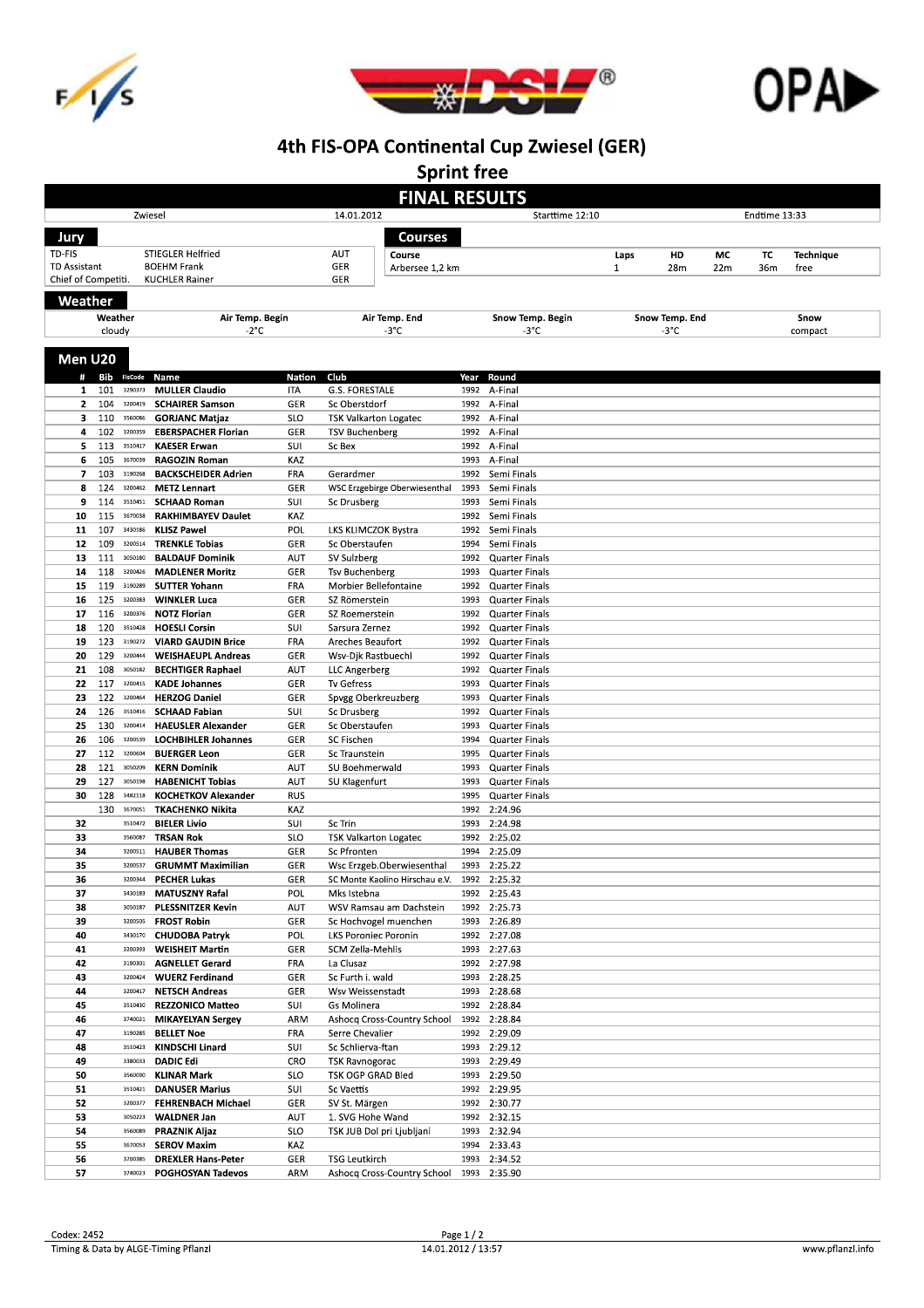





**Sprint free** 

| . .<br><b>FINAL RESULTS</b>  |                         |             |       |              |                    |       |  |  |  |  |
|------------------------------|-------------------------|-------------|-------|--------------|--------------------|-------|--|--|--|--|
| <b>Bib FisCode Name</b><br># |                         | Nation Club |       | Year Round   |                    |       |  |  |  |  |
| 58<br>3670058                | <b>MUKHIN Rinat</b>     | KAZ         |       | 1994 2:37.27 |                    |       |  |  |  |  |
| Entries 58                   | Ranked                  | 30          | DNS 0 | DNF 0        |                    | DSQ 0 |  |  |  |  |
|                              |                         |             |       |              |                    |       |  |  |  |  |
|                              |                         |             |       |              |                    |       |  |  |  |  |
|                              |                         |             |       |              |                    |       |  |  |  |  |
|                              | Helfried STIEGLER (AUT) |             |       |              | Robert WEISS (GER) |       |  |  |  |  |
|                              | TD-FIS                  |             |       |              | Race Secretary     |       |  |  |  |  |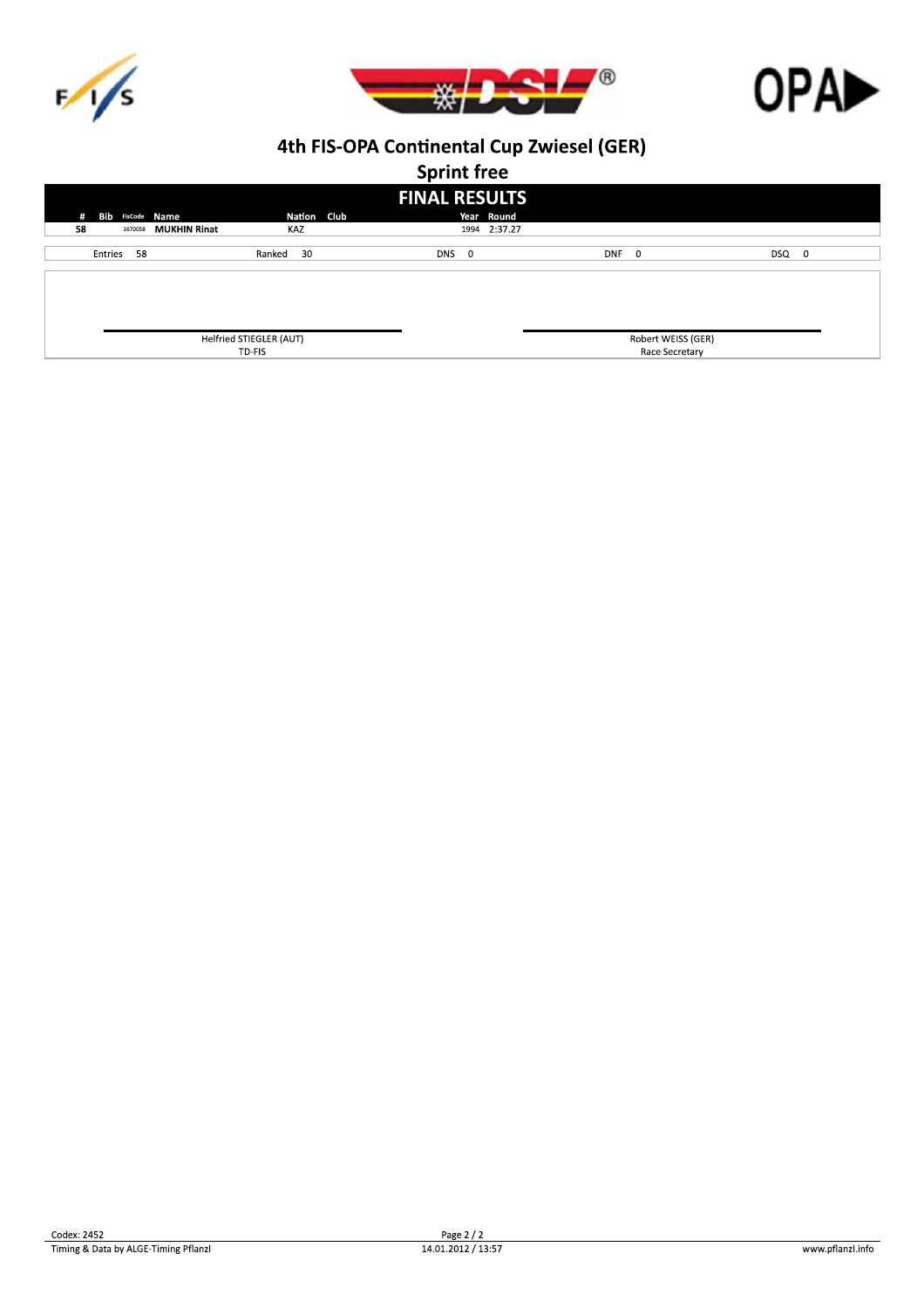





**Sprint free** 

|                     |            |                    |                                                  |                               | <b>FINAL RESULTS</b>                              |              |                                                |               |                |     |     |           |  |  |
|---------------------|------------|--------------------|--------------------------------------------------|-------------------------------|---------------------------------------------------|--------------|------------------------------------------------|---------------|----------------|-----|-----|-----------|--|--|
| Zwiesel             |            |                    |                                                  | 14.01.2012<br>Starttime 12:30 |                                                   |              |                                                | Endtime 13:39 |                |     |     |           |  |  |
| Jury                |            |                    |                                                  |                               | <b>Courses</b>                                    |              |                                                |               |                |     |     |           |  |  |
| TD-FIS              |            |                    | <b>STIEGLER Helfried</b>                         |                               | AUT<br>Course                                     |              |                                                | Laps          | HD             | МC  | TC  | Technique |  |  |
| TD Assistant        |            |                    | <b>BOEHM Frank</b>                               |                               | GER<br>Arbersee 1,2 km                            |              |                                                | $\mathbf{1}$  | 28m            | 22m | 36m | free      |  |  |
| Chief of Competiti. |            |                    | <b>KUCHLER Rainer</b>                            |                               | GER                                               |              |                                                |               |                |     |     |           |  |  |
| Weather             |            |                    |                                                  |                               |                                                   |              |                                                |               |                |     |     |           |  |  |
|                     | Weather    |                    | Air Temp. Begin                                  |                               | Air Temp. End                                     |              | Snow Temp. Begin                               |               | Snow Temp. End |     |     | Snow      |  |  |
|                     | cloudy     |                    | $-2^{\circ}$ C                                   |                               | $-3^{\circ}$ C                                    |              | -3°C                                           |               | -3°C           |     |     | compact   |  |  |
|                     |            |                    |                                                  |                               |                                                   |              |                                                |               |                |     |     |           |  |  |
| Men                 |            |                    |                                                  |                               |                                                   |              |                                                |               |                |     |     |           |  |  |
| #                   |            | <b>Bib</b> FisCode | Name                                             | Nation                        | Club                                              | Year         | Round                                          |               |                |     |     |           |  |  |
| 1                   | 152        | 3190230            | <b>GOALABRE Paul</b>                             | FRA                           | Queyras                                           | 1991         | A-Final                                        |               |                |     |     |           |  |  |
| $\mathbf{z}$<br>з   | 165<br>161 | 3510348<br>3190207 | <b>COLOGNA Gianluca</b><br><b>BOUCHET Martin</b> | SUI<br>FRA                    | Val Müstair<br>Chamonix                           | 1990<br>1988 | A-Final<br>A-Final                             |               |                |     |     |           |  |  |
| 4                   | 153        | 3190142            | <b>GAILLARD Cyril</b>                            | FRA                           | Meaudre                                           | 1986         | A-Final                                        |               |                |     |     |           |  |  |
| 5                   | 169        | 3200072            | KATZ Andreas                                     | GER                           | SV Baiersbronn                                    | 1988         | A-Final                                        |               |                |     |     |           |  |  |
| 6                   | 160        | 3050088            | <b>BADER Markus</b>                              | AUT                           | <b>SC Waidring</b>                                | 1988         | A-Final                                        |               |                |     |     |           |  |  |
| 7                   | 154        | 3290357            | <b>BERTOLINA Mirco</b>                           | ITA                           | Sc Alta valtellina                                | 1991         | Semi Finals                                    |               |                |     |     |           |  |  |
| 8                   | 157        | 3200001            | <b>GOERING Franz</b>                             | GER                           | SC Motor Zella-Mehlis                             | 1984         | Semi Finals                                    |               |                |     |     |           |  |  |
| 9                   | 155        | 3200309            | <b>WOLZ Alexander</b>                            | GER                           | <b>TSV Buchenberg</b>                             | 1991         | Semi Finals                                    |               |                |     |     |           |  |  |
| 10                  | 172        | 3200356            | <b>DOBLER Jonas</b>                              | GER                           | <b>SC Traunstein</b>                              | 1991         | Semi Finals                                    |               |                |     |     |           |  |  |
| 11                  | 163        | 3560064            | RIMAHAZI Matija                                  | <b>SLO</b>                    | TSK OGP GRAD Bled                                 | 1989         | Semi Finals                                    |               |                |     |     |           |  |  |
| 12<br>13            | 166<br>151 | 3290320<br>3510188 | <b>CLEMENTI Fabio</b><br><b>GRUBER Mauro</b>     | ITA<br>SUI                    | C.S. Carabinieri Sez.SCI<br>SAS                   | 1990<br>1986 | Semi Finals                                    |               |                |     |     |           |  |  |
| 14                  | 164        | 3200057            | <b>WUENSCH Oliver</b>                            | GER                           | SV Großwaltersd.                                  | 1986         | <b>Quarter Finals</b><br><b>Quarter Finals</b> |               |                |     |     |           |  |  |
| 15                  | 178        | 3200127            | <b>MARSCHALL Philipp</b>                         | GER                           | Rhoener WSV Dermbach                              | 1988         | <b>Quarter Finals</b>                          |               |                |     |     |           |  |  |
| 16                  | 159        | 3290054            | <b>MORANDINI Nicola</b>                          | ITA                           | G.S. Fiamme Gialle                                | 1984         | <b>Quarter Finals</b>                          |               |                |     |     |           |  |  |
| 17                  | 167        | 3190175            | <b>BUTTIN Bastien</b>                            | FRA                           | Les Gets                                          | 1989         | <b>Quarter Finals</b>                          |               |                |     |     |           |  |  |
| 18                  | 171        | 3190164            | <b>MOLLIET Clement</b>                           | FRA                           | Areches                                           | 1989         | <b>Quarter Finals</b>                          |               |                |     |     |           |  |  |
| 19                  | 173        | 3050130            | <b>BACHNER Gert</b>                              | AUT                           | Asvoe Admont-Hall                                 | 1990         | <b>Quarter Finals</b>                          |               |                |     |     |           |  |  |
| 20                  | 176        | 3200219            | <b>MAETTIG Valentin</b>                          | GER                           | Bertsdorfer SV                                    | 1990         | <b>Quarter Finals</b>                          |               |                |     |     |           |  |  |
| 21                  | 162        | 3190085            | <b>DESCHAMPS Louis</b>                           | FRA                           | Karellis                                          | 1987         | <b>Quarter Finals</b>                          |               |                |     |     |           |  |  |
| 22<br>23            | 168<br>170 | 3560063<br>3510342 | <b>KRALJ Gregor</b><br><b>BAUMANN Jonas</b>      | <b>SLO</b><br>SUI             | TSK Jub Dol                                       | 1989<br>1990 | <b>Quarter Finals</b><br><b>Quarter Finals</b> |               |                |     |     |           |  |  |
| 24                  | 175        | 3560079            | <b>PROSEN Luka</b>                               | <b>SLO</b>                    | Tambo Splügen<br>TSK OGP GRAD Bled                | 1991         | <b>Quarter Finals</b>                          |               |                |     |     |           |  |  |
| 25                  | 177        | 3560072            | <b>POTOCNIK Domen</b>                            | <b>SLO</b>                    | TSK OGP GRAD Bled                                 | 1989         | <b>Quarter Finals</b>                          |               |                |     |     |           |  |  |
| 26                  | 156        | 3670025            | <b>MALYSHEV Alexandr</b>                         | KAZ                           |                                                   | 1989         | <b>Quarter Finals</b>                          |               |                |     |     |           |  |  |
| 27                  | 158        | 3560062            | KLAVZAR Bostjan                                  | <b>SLO</b>                    | <b>TSK Valkarton Logatec</b>                      | 1990         | <b>Quarter Finals</b>                          |               |                |     |     |           |  |  |
| 28                  | 174        | 3200362            | <b>BENEDIKT Bernhard</b>                         | GER                           | TSV Oberammergau                                  | 1991         | <b>Quarter Finals</b>                          |               |                |     |     |           |  |  |
| 29                  | 179        | 3430166            | <b>LIGOCKI Mateusz</b>                           | POL                           | NKS Trojwies Beskidzka                            | 1991         | <b>Quarter Finals</b>                          |               |                |     |     |           |  |  |
| 30<br>31            | 180        | 3190105<br>3200129 | PERRILLAT BOITEUX Ivan                           | FRA                           | Grand Bornand                                     | 1985         | <b>Quarter Finals</b>                          |               |                |     |     |           |  |  |
| 32                  |            | 3200358            | <b>MEINGAST Roy</b><br><b>WOHLLEBEN Max</b>      | GER<br>GER                    | SC Steinbach-Hallenberg<br>SC Motor Zella- Mehlis | 1988<br>1991 | 2:22.10<br>2:22.20                             |               |                |     |     |           |  |  |
| 33                  |            | 3290266            | <b>PELLEGRIN Mattia</b>                          | ITA                           | U.S. Dolomitica                                   | 1989         | 2:22.34                                        |               |                |     |     |           |  |  |
| 34                  |            | 3430140            | WROBLEWSKI Michal                                | POL                           | AZS Zakopane                                      | 1990         | 2:22.41                                        |               |                |     |     |           |  |  |
| 35                  |            | 3200331            | <b>WICK Thomas</b>                               | GER                           | SC Motor Zella-Mehlis                             | 1991         | 2:23.20                                        |               |                |     |     |           |  |  |
| 36                  |            | 3430136            | <b>GAZUREK Sebastian</b>                         | POL                           | <b>NKS Troiwies Beskidzka</b>                     | 1990         | 2:23.28                                        |               |                |     |     |           |  |  |
| 37                  |            | 3490145            | ROJO Imanol                                      | SPA                           | ALPINO UZTURRE                                    |              | 1990 2:23.39                                   |               |                |     |     |           |  |  |
| 38                  |            | 3050137            | <b>EBNER Thomas</b>                              | AUT                           | Kitzbuehler SC                                    | 1986         | 2:23.62                                        |               |                |     |     |           |  |  |
| 39<br>40            |            | 3190076<br>3560068 | <b>MOUGEL Adrien</b><br><b>GOSTINCAR Luka</b>    | FRA<br>SLO                    | La Bressaude<br>TSK Jub Dol                       | 1988<br>1991 | 2:23.69<br>2:23.76                             |               |                |     |     |           |  |  |
| 41                  |            | 3200070            | <b>GERSTENBERGER Andy</b>                        | GER                           | SV Neudorf                                        | 1988         | 2:23.90                                        |               |                |     |     |           |  |  |
| 42                  |            | 3200253            | <b>PFAB Johannes</b>                             | GER                           | SC Monte Kaolino Hirschau e.V.                    | 1990         | 2:24.33                                        |               |                |     |     |           |  |  |
| 43                  |            | 3490032            | ROJO loseba                                      | SPA                           | <b>CLUB Alpino Uzturre</b>                        | 1988         | 2:25.37                                        |               |                |     |     |           |  |  |
| 44                  |            | 3430142            | <b>RZESZOTKO Marcin</b>                          | POL                           | AZS AWF Katowice                                  | 1990         | 2:26.54                                        |               |                |     |     |           |  |  |
| 45                  |            | 3050158            | <b>LIEDERER Niklas</b>                           | AUT                           | WSV Ramsau/Dachstein                              | 1991         | 2:26.70                                        |               |                |     |     |           |  |  |
| 46                  |            | 3350003            | <b>HAELG Philipp</b>                             | ЦE                            | Nordic Club Liechtenstein                         | 1991         | 2:27.57                                        |               |                |     |     |           |  |  |
| 47                  |            | 3050195            | <b>BUNTE Philip</b>                              | AUT                           | SC Heiterwang                                     | 1990         | 2:27.58                                        |               |                |     |     |           |  |  |
| 48<br>49            |            | 3380009<br>3510376 | <b>BURIC Andrej</b><br><b>HEER Piet</b>          | CRO<br>SUI                    | <b>TSK Buducnost</b><br><b>SC Davos</b>           | 1989<br>1990 | 2:29.68<br>2:30.20                             |               |                |     |     |           |  |  |
| 50                  |            | 3360000            | <b>PETERS Kari</b>                               | LUX                           | LN                                                | 1985         | 2:30.26                                        |               |                |     |     |           |  |  |
| 51                  |            | 3430141            | <b>ANTOLEC Jan</b>                               | POL                           | <b>LKS Poroniec Poronin</b>                       | 1990         | 2:30.79                                        |               |                |     |     |           |  |  |
| 52                  |            | 3220004            | <b>STANDEN Alexander</b>                         | GBR                           | Huntly Nordic Ski Club                            | 1990         | 2:31.09                                        |               |                |     |     |           |  |  |
| 53                  |            | 3430184            | <b>BOBRECKI Artur</b>                            | POL                           | MKS Halicz Ustrzyki Dolne                         | 1991         | 2:33.15                                        |               |                |     |     |           |  |  |
|                     |            | Entries 53         |                                                  | Ranked 30                     | DNS 0                                             |              |                                                | DNF 0         |                |     |     | DSQ 0     |  |  |